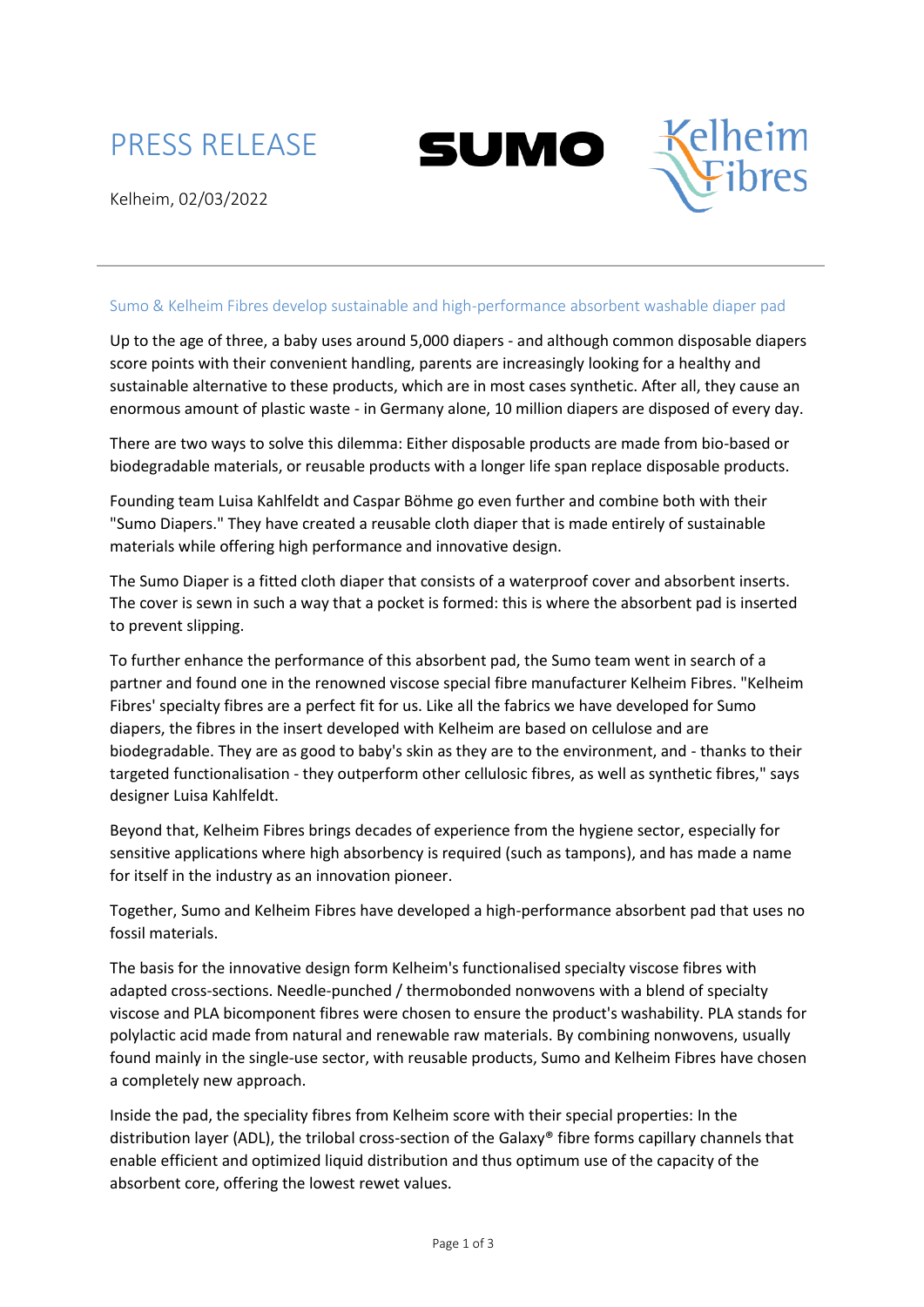# PRESS RELEASE





Kelheim, 02/03/2022

In the absorbent core, the segmented hollow fibre Bramante stores liquid not only between but also inside the fibre. The liquid remains there even when pressure is applied to the construction, providing excellent rewet values. Bramante can absorb up to 260% of its own weight in liquid (cotton only achieves values of around 50% here).

The innovative nonwoven construction with the speciality fibres from Kelheim performs significantly better in tests in terms of air permeability, liquid absorption and rewetting than commercially available solutions made of synthetic fibres or cotton in knitted structures, and has earned Sumo diapers a place among the finalists for the IDEA® Long-Life Product Achievement Award.

Dr. Marina Crnoja-Cosic, Director New Business Development at Kelheim Fibres, said, "Working with Sumo is inspiring and professional in equal measure. We share a passion for driving the transformation to a bio-based society with innovative solutions. The entire Kelheim Fibres project team, led by Innovation Manager Ilka Kaczmarek and Project Manager Dominik Mayer, is very proud that our fibres are now part of the Sumo diaper, offering young parents a sustainable product that meets their need for a comfortable, reliable and skin-friendly diaper solution for their babies."

The launch is scheduled for the first of May.

Press Contact

Kelheim Fibres Stefanie Heigl E-Mail[: stefanie.heigl@kelheim-fibres.com](mailto:stefanie.heigl@kelheim-fibres.com) Sumo Caroline Meyer zu Eppendorf E-Mail: [caroline@sumodiaper.com](mailto:caroline@sumodiaper.com)